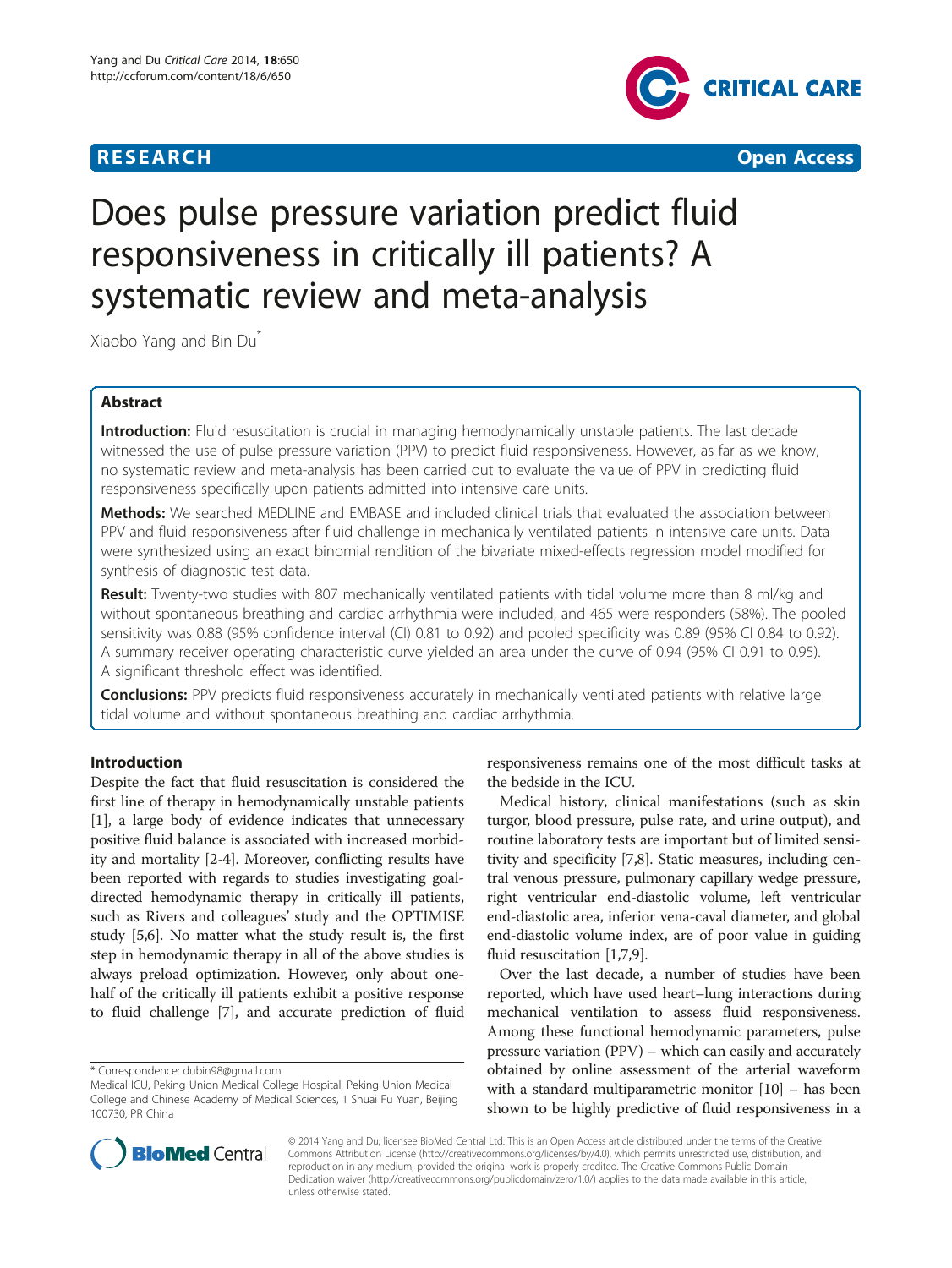systematic review, with sensitivity, specificity, and diagnostic odds ratio of 0.89, 0.88, and 59.86, respectively [[11](#page-10-0)]. Nevertheless, seven out of the 29 studies included in the systematic review were performed in operating rooms rather than ICUs. In addition, more studies have been published since. The objective of this systematic review and meta-analysis was to evaluate the accuracy of PPV in predicting fluid responsiveness in ICU patients.

# Materials and methods

### Study selection and inclusion criteria

All relevant clinical trials investigating the ability of PPV to predict fluid responsiveness in adult patients in the ICU were considered for inclusion. Only studies published as full-text articles in an indexed journal were included. Reviews, case reports, and studies published in abstract form were excluded. No language restriction was applied. No ethical approval and patient consent are required.

We included those studies in which the predictive value had been assessed by calculating both sensitivity and specificity in identifying those patients who subsequently responded to fluid challenge. We excluded studies employing a ventilatory strategy that maintained spontaneous breathing or generated a tidal volume <8 ml/kg. However, those studies without clear statement concerning the presence or absence of spontaneous breathing and tidal volume were included in the final analysis.

### Search strategy and data extraction

Two authors independently performed a search in MED-LINE and EMBASE published from inception to 7 May 2014. If discrepancy existed between the two authors, it was resolved by discussion. An advanced search from the EMBASE website was used [\[12\]](#page-10-0), with key words of pulse pressure (explode) and fluid responsiveness or fluid challenge or fluid resuscitation (explode). In addition to the electronic search, we checked out cross-references from original articles and reviews.

The two authors independently performed the initial selection by screening titles and abstracts. Citations were selected for further evaluation if the studies they referred to were studies investigating the predictive value of PPV in ICU adult patients. For detailed evaluation, we obtained peer-reviewed full texts of all possibly relevant studies. Data from each study were extracted independently using a standardized form, which included first author, year of publication, sample size, study setting, patient population, primary diagnosis, tidal volume, absence of spontaneous breathing or arrhythmia, type and amount of fluid infused, duration of fluid challenge, definition of responders, instrument(s) used for measuring index, and cardiac output. We also collected data about the method used to measure PPV as well as the threshold of PPV to achieve corresponding sensitivity and

specificity. True positive, false positive, false negative, and true negative values were calculated to construct the  $2 \times 2$  contingency table.

When two methods were compared, only the data of the reference method for measuring PPV were included. If data provided in the original study were inadequate to generate the contingency table, we sent two emails, at a 1-week interval, to the corresponding author for clarification. If the author failed to respond to our emails, we excluded the study from the final analysis.

#### Quality assessment

Study quality was assessed using the Quality Assessment of Diagnostic Accuracy included in Systematic Reviews (QUADAS-2) checklist [\[13\]](#page-10-0), an improved, redesigned tool based both on experience using the original tool [[14](#page-10-0)] and new evidence about sources of bias and variation in diagnostic accuracy studies. QUADAS-2 comprised four domains: patient selection, index test, reference standard, and flow and timing. Each domain was assessed in terms of risk of bias, and the first three domains were also assessed in terms of concerns regarding applicability. Each domain was scored as 'yes', 'no', or 'unclear'. We did not calculate summary scores because their interpretation was problematic and potentially misleading [[15](#page-10-0)].

### Statistical analysis

Data were synthesized using an exact binomial rendition of the bivariate mixed-effects regression model modified for synthesis of diagnostic test data [[16-18](#page-11-0)]. Theoretically, bivariate models are motivated and allow estimation of the correlation of sensitivity and specificity, because, unlike univariate analyses, bivariate models do not transform pairs of sensitivity and specificity into single indicators as diagnostic accuracy [\[19\]](#page-11-0). The overall pooling of sensitivity, specificity, positive likelihood ratio, negative likelihood ratio, and diagnostic odds ratio was calculated using a random-effects model. Weighted summary receiver operating characteristic (SROC) analysis was implemented. The area under the curve (AUC) with 95% confidence interval (CI) was calculated. Bayes nomogram was also constructed to show the diagnostic accuracy of PPV in prediction of fluid responsiveness.

Heterogeneity across studies was assessed using the chi-square test and the Cochran Q statistic was calculated. The effect of heterogeneity was quantified using inconsistency  $(I^2)$ , which described the percentage of total variation attributed to heterogeneity rather than chance.  $I^2 > 50\%$ would mean significant heterogeneity [\[20\]](#page-11-0). A Galbraith plot was used to identify outliers. After removal of outliers, heterogeneity test was performed as mentioned before and AUC was also recalculated.

If significant heterogeneity was recorded, the proportion probably due to the threshold effect was evaluated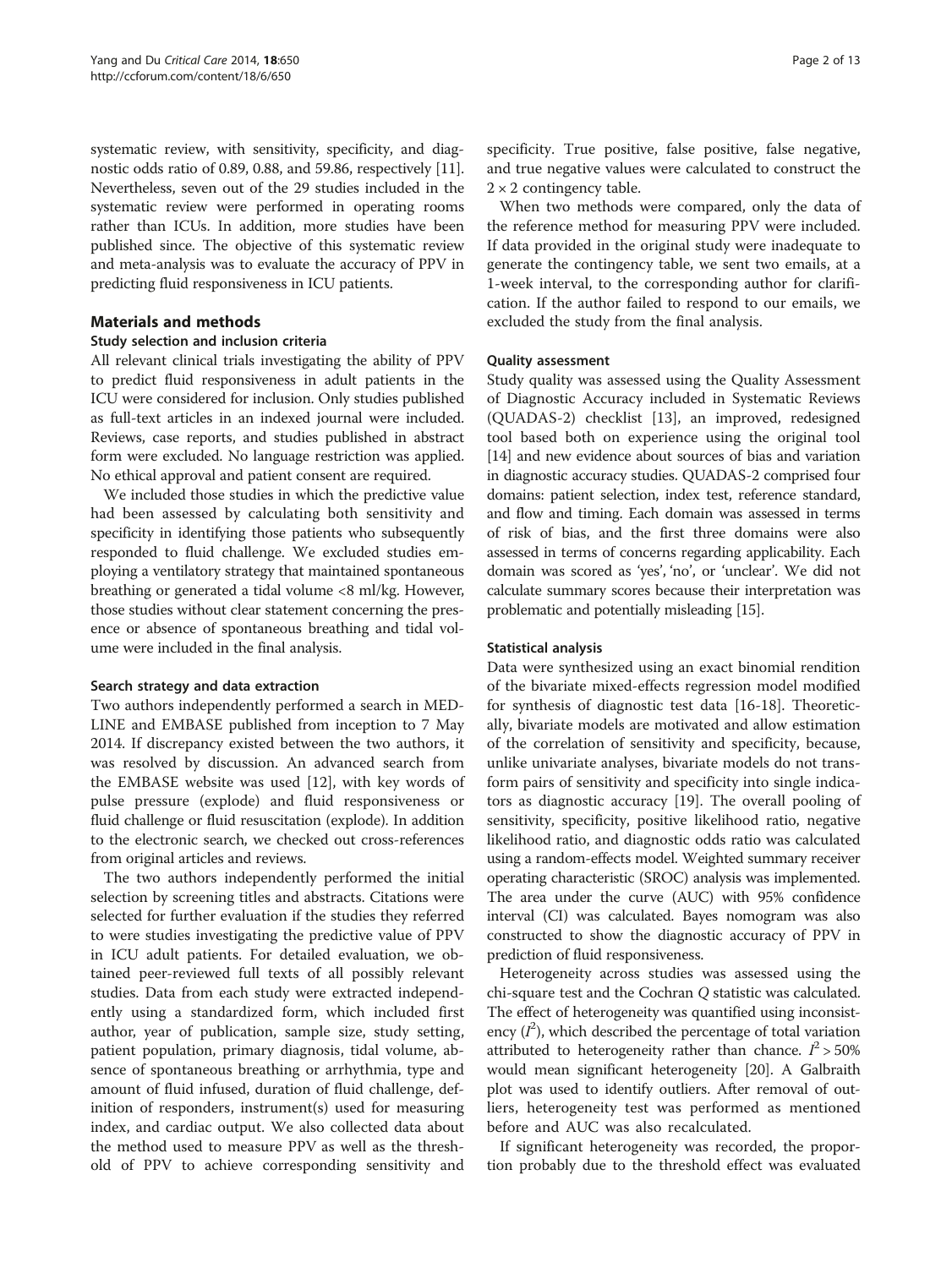using the Moses–Shapiro–Littenberg method [\[21\]](#page-11-0). Another potential source of heterogeneity was investigated by meta-regression analysis if heterogeneity among studies could not be fully explained by the threshold effect. Publication bias was investigated using Deeks' funnel plot asymmetry test and the P value for the slope coefficient was reported [[22](#page-11-0)].

A subgroup analysis was carried out on different types of fluid that were used to assess fluid responsiveness. For studies reporting both the predictive value of PPV and stroke volume variation (SVV), the SROC AUC was calculated for both parameters.

Data were analyzed using STATA version 13.0 (Stata Corp LP, College Station, TX, USA) with the MIDAS module. Most data are expressed as value (95% CI).  $P$  <0.05 was considered statistically significant.

# Results

The process of the study search and inclusion is summarized in Figure 1. The 22 studies included in the final meta-analysis enrolled a total of 807 patients, with an average of 37 patients per study [\[23-44](#page-11-0)].

Characteristics of the 22 included studies are summarized in Tables [1](#page-3-0) and [2](#page-4-0). A total of 465 patients (58%) were responders to fluid challenge, ranging from 29 to 84% among 22 studies. Ten studies were performed in patients after cardiac surgery  $(n = 8)$  or other surgery  $(n = 2)$ , while other studies were conducted in a mixed population of critically ill patients. Data on tidal volume, spontaneous breathing, and body weight were not available in some studies (Table [2](#page-4-0)). Most studies did not report the respiratory rate (Table [2](#page-4-0)). All of the included studies excluded patients with cardiac arrhythmia. With regards to fluid challenge, 6% hydroxyethyl starch (HES) was most commonly used ( $n = 13$ ), followed by crystalloids ( $n = 6$ ), other colloids  $(n = 2)$ , and blood  $(n = 1)$ . A volume ranging from 100 ml to 20 ml/kg body weight was infused within 1 minute up to 90 minutes. Cardiac output was monitored by means of PiCCO technology  $(n = 7)$ , pulmonary artery catheter  $(n = 6)$ , transesophageal/transthoracic echocardiography or Doppler measurements  $(n = 5)$ , and other methods  $(n = 4)$ . All studies except for two [[24](#page-11-0),[26](#page-11-0)] defined responders as patients whose stroke volume or cardiac output was increased by  $\geq$ 15%.

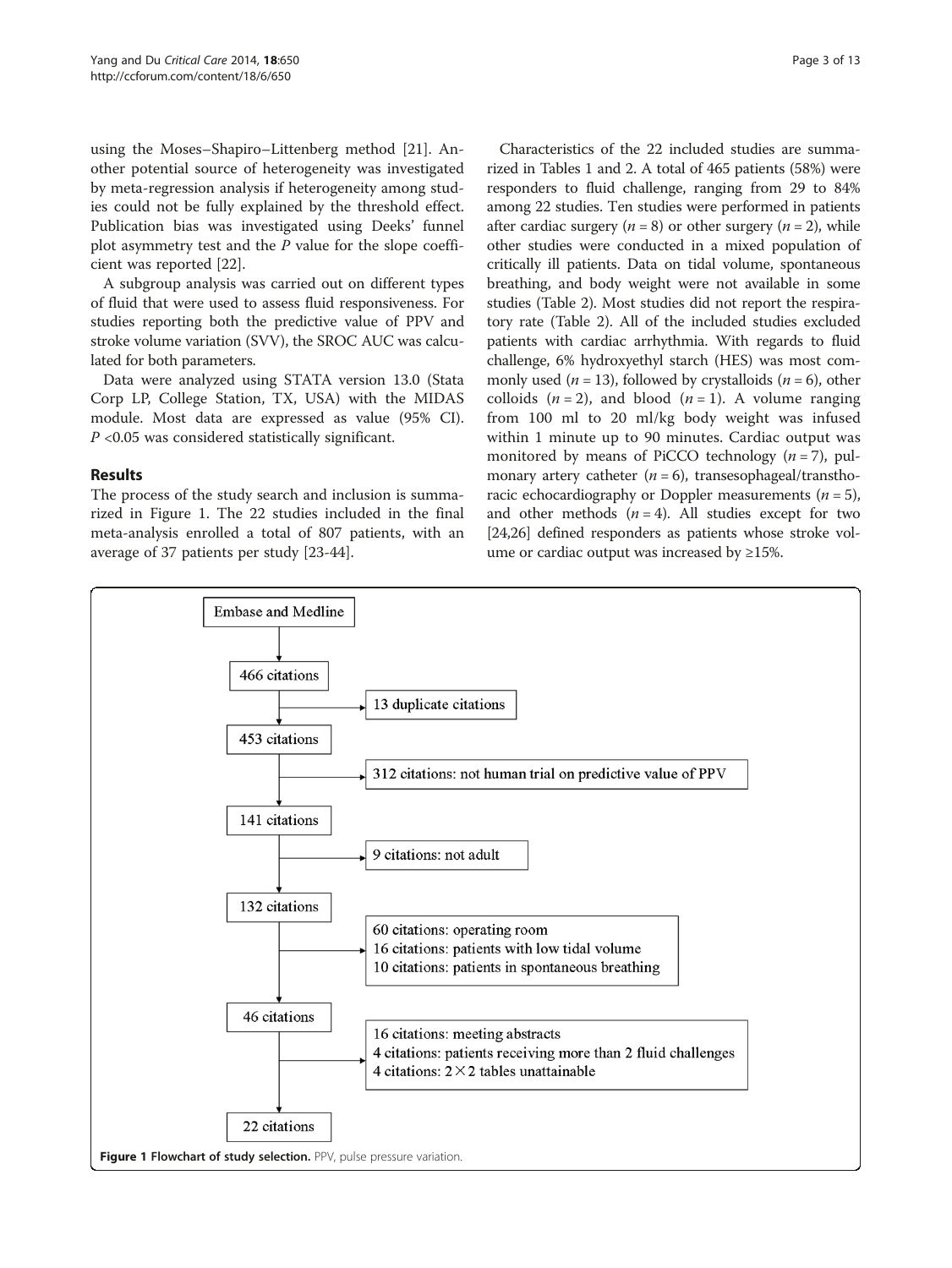<span id="page-3-0"></span>Table 1 Selected spectrum characteristics of included studies

| Order | <b>Authors</b>                   | Year | Sample size     | Setting     | Admission            | <b>Diagnosis</b>                       |
|-------|----------------------------------|------|-----------------|-------------|----------------------|----------------------------------------|
|       | Michard and colleagues [23]      | 2000 | 40              | ICU         | Medical              | Sepsis/septic shock                    |
| 2     | Kramer and colleagues [24]       | 2004 | 21              | SICU        | Surgical             | Cardiac surgery                        |
| 3     | Feissel and colleagues [25]      | 2005 | 20 <sup>a</sup> | ICU         | Medical              | Sepsis/septic shock                    |
| 4     | Charron and colleagues [26]      | 2006 | 21              | ICU         | <b>NA</b>            | <b>NA</b>                              |
| 5     | Monnet and colleagues [27]       | 2006 | 30              | <b>MICU</b> | Medical              | Shock                                  |
| 6     | Feissel and colleagues [28]      | 2007 | 23 <sup>b</sup> | <b>MICU</b> | Medical              | Sepsis/septic shock                    |
| 7     | Wyffels and colleagues [29]      | 2007 | 32              | ICU         | Surgical             | Cardiac surgery                        |
| 8     | Auler and colleagues [30]        | 2008 | 59              | SICU        | Surgical             | Cardiac surgery                        |
| 9     | Monge Garcia and colleagues [31] | 2009 | 38              | ICU         | <b>NA</b>            | Shock                                  |
| 10    | Vistisen and colleagues [32]     | 2009 | 23              | SICU        | Surgical             | Cardiac surgery                        |
| 11    | Loupec and colleagues [33]       | 2011 | 40              | SICU        | Surgical and medical | Surgery and septic shock               |
| 12    | Biais and colleagues [34]        | 2012 | 35              | SICU        | Surgical and medical | Vascular surgery, trauma, septic shock |
| 13    | Cecconi and colleagues [35]      | 2012 | 31              | ICU         | Surgical             | High-risk surgery                      |
| 14    | Fellahi and colleagues [36]      | 2012 | 25              | SICU        | Surgical             | Cardiac surgery                        |
| 15    | Khwannimit and colleagues [37]   | 2012 | 42              | MICU        | Medical              | Sepsis/septic shock                    |
| 16    | Monnet and colleagues [38]       | 2012 | 26              | <b>MICU</b> | Medical              | Shock                                  |
| 17    | Monnet and colleagues [39]       | 2012 | 39              | <b>MICU</b> | Medical              | Shock                                  |
| 18    | Yazigi and colleagues [40]       | 2012 | 60              | SICU        | Surgical             | Cardiac surgery                        |
| 19    | Fischer and colleagues [41]      | 2013 | 37              | SICU        | Surgical             | Cardiac surgery                        |
| 20    | Fischer and colleagues [42]      | 2013 | 80              | SICU        | Surgical             | Cardiac surgery                        |
| 21    | Ishihara and colleagues [43]     | 2013 | 43              | ICU         | Surgical             | Noncardiac surgery                     |
| 22    | Monnet and colleagues [44]       | 2013 | 35              | <b>MICU</b> | Medical              | Shock                                  |

MICU, medical intensive care unit; NA, not available; SICU, surgical intensive care unit. <sup>a</sup>Twenty-two fluid challenges included. <sup>b</sup>Twenty-eight fluid challenges included.

Overall, the methodological quality was moderate (Additional file [1](#page-10-0)). Specifically, five out of 22 included studies reported enrollment of consecutive patients, and four studies reported no test review bias; that is, interpretation of the reference standard results without knowledge of the result of the index test, and vice versa.

The results for the diagnostic performance of the included studies and the method used to measure PPV are presented in Table [3](#page-5-0). The median threshold of PPV in predicting fluid responsiveness was 12% (interquartile range 10 to 13%).

Pooled sensitivity was  $0.88$  (95% CI = 0.81 to 0.92) and pooled specificity was  $0.89$  (95% CI = 0.84 to 0.92) (Figure [2](#page-6-0)). PPV had an overall positive likelihood ratio of 7.7 (95% CI = 5.3 to 11.3), a negative likelihood ratio of 0.14 (95%  $CI = 0.08$  to 0.23), and a diagnostic odds ratio of 56 (95% CI = 26 to 122). The SROC AUC was 0.94 (95% CI = 0.91 to 0.95) (Figure [3](#page-7-0)).

Moderate heterogeneity existed among the studies, with Cochran Q statistic of 4.681 ( $P = 0.042$ ) and overall  $I^2$  for bivariate model of 60% (95% CI = 9 to 100). All of the heterogeneity (100%) was caused by the threshold effect. As a result, meta-regression analysis with the objective to explore the effects of potential covariates on the diagnostic performance of PPV was not performed. Four outliers were identified by means of a Galbraith plot (Figure [4](#page-7-0)) [[30](#page-11-0),[41](#page-11-0)-[43\]](#page-11-0). Heterogeneity became nonsignificant (Cochrane O statistic =  $0.146$ ,  $P = 0.465$ ) after removal of these four outliers, while the SROC AUC slightly improved  $(0.95, 95\% \text{ CI} = 0.93 \text{ to } 0.97)$ .

We did not identify publication bias by Deeks' regression test of asymmetry; a statistically nonsignificant P value of 0.41 for the slope coefficient suggested symmetry in the data and a low likelihood of publication bias (Figure [5](#page-8-0)). Bayes nomogram showed moderate fine likelihood ratios and post-test probabilities (Figure [6](#page-9-0)).

For studies using HES or saline to assess fluid responsiveness, the SROC AUC of PPV was  $0.92$  (95% CI =  $0.89$ ) to 0.94) and 0.96 (95% CI = 0.94 to 0.98), respectively. Nine studies reported the predictive value of both PPV and SVV, and both SROC AUCs were 0.90 (95% CI = 0.87 to 0.93) (Additional file [2](#page-10-0)).

#### Discussion

The major finding of this systematic review and metaanalysis is that PPV during controlled mechanical ventilation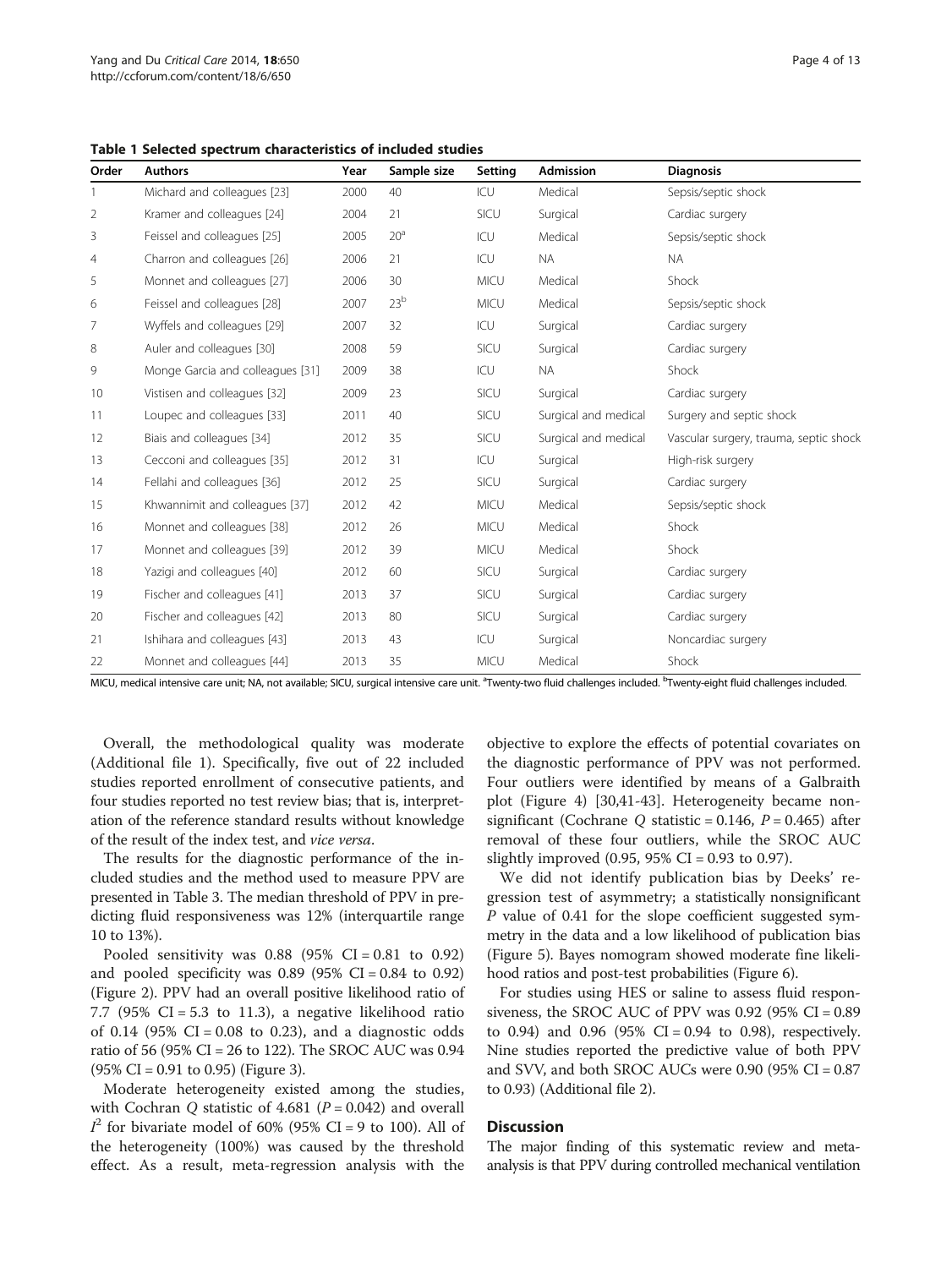<span id="page-4-0"></span>

|                | Order Authors                            |                | Year Vt (ml/kg) |           | Body weight Spontaneous<br>breathing | Respiratory rate Cardiac<br>(times/minute) | arrhythmia | <b>Infusion</b><br>fluid | <b>Infusion</b><br>volume | Infusion time Indices<br>(minutes) |                      | <b>Method for Cutoff</b><br>indices | value (%) |
|----------------|------------------------------------------|----------------|-----------------|-----------|--------------------------------------|--------------------------------------------|------------|--------------------------|---------------------------|------------------------------------|----------------------|-------------------------------------|-----------|
|                | Michard and colleagues [23]              |                | 2000 8 to 12    | <b>NA</b> | No                                   | <b>NA</b>                                  | <b>No</b>  | 6% HES                   | 500 ml                    | 30                                 | Cl                   | PAC                                 | 15        |
| $\overline{2}$ | Kramer and colleagues [24]               |                | 2004 8 to 10    | <b>NA</b> | No                                   | <b>NA</b>                                  | <b>No</b>  | Blood                    | 500 ml                    | 10 to 15                           | CO.                  | PAC                                 | 12        |
| 3              | Feissel and colleagues [25]              |                | 2005 8 to 10    | <b>NA</b> | No                                   | <b>NA</b>                                  | No         | 6% HES                   | 7 ml/kg                   | 30                                 | CI.                  | Echo                                | 15        |
| $\overline{4}$ | Charron and colleagues [26] 2006 6 to 10 |                |                 | <b>NA</b> | No                                   | 14 to 20                                   | <b>No</b>  | 6% HES                   | 100 ml                    |                                    | <b>SV</b>            | Echo                                | 15        |
| 5              | Monnet and colleagues [27] 2006 NA       |                |                 | <b>NA</b> | No                                   | $23 \pm 5$                                 | No         | Saline                   | 500 ml                    | 10                                 | Aortic<br>blood flow | Esophageal<br>Doppler               | 15        |
| 6              | Feissel and colleagues [28]              |                | 2007 8 to 10    | <b>NA</b> | No                                   | <b>NA</b>                                  | <b>No</b>  | 6% HES                   | 8 ml/kg                   | 30                                 | CI.                  | Echo                                | 15        |
| 7              | Wyffels and colleagues [29]              |                | 2007 8 to 10    | <b>NA</b> | No                                   | <b>NA</b>                                  | No         | 6% HES                   | 500 ml                    | 20                                 | CO                   | PAC                                 | 15        |
| 8              | Auler and colleagues [30]                | 2008 8         |                 | <b>NA</b> | No                                   | <b>NA</b>                                  | <b>No</b>  | <b>LR</b>                | 20 ml/kg                  | -20                                | CI.                  | <b>PAC</b>                          | 15        |
| 9              | Monge Garcia and<br>colleagues [31]      | 2009 9         |                 | Ideal     | No                                   | 18 to 20                                   | No         | 6% HES                   | 500 ml                    | 30                                 | SV                   | FloTrac                             | 15        |
| 10             | Vistisen and colleagues [32]             | $2009$ $8.1^a$ |                 | Predicted | <b>NA</b>                            | 14                                         | <b>No</b>  | 6% HES                   | 500 ml                    | 45                                 | CI.                  | <b>PAC</b>                          | 15        |
| 11             | Loupec and colleagues [33]               |                | 2011 8 to 10    | Predicted | No                                   | <b>NA</b>                                  | <b>No</b>  | 6% HES <sup>b</sup>      | 500 ml                    | 10                                 | CO                   | Echo                                | 15        |
| 12             | Biais and colleagues [34]                |                | 2012 8 to 10    | Predicted | <b>No</b>                            | $16 \pm 3^{\circ}$                         | <b>No</b>  | Saline                   | 500 ml                    | 15                                 | <b>SV</b>            | Echo                                | 15        |
| 13             | Cecconi and colleagues [35]              | 2012 8         |                 | Ideal     | No                                   | 14                                         | <b>No</b>  | Colloid                  | 250 ml                    | .5                                 | CO                   | LiDCO plus                          | 15        |
| 14             | Fellahi and colleagues [36]              | 2012 NA        |                 | <b>NA</b> | <b>NA</b>                            | $12 \pm 2$                                 | No         | 6% HES                   | 500 ml                    | 15                                 | CI.                  | PiCCO <sub>2</sub>                  | 15        |
| 15             | Khwannimit and<br>colleagues [37]        | $2012 \ge 8$   |                 | <b>NA</b> | No                                   | <b>NA</b>                                  | No         | 6% HES                   | 500 ml                    | 30                                 | <b>SV</b>            | FloTrac                             | 15        |
| 16             | Monnet and colleagues [38]               | 2012 $8.8^d$   |                 | Predicted | No                                   | <b>NA</b>                                  | No         | Saline                   | 500 ml                    | 20                                 | CI                   | PiCCO <sub>2</sub>                  | 15        |
| 17             | Monnet and colleagues [39]               | 2012 $8.5^e$   |                 | Predicted | No                                   | <b>NA</b>                                  | <b>No</b>  | Saline                   | 500 ml                    | 30                                 | <b>CI</b>            | PiCCO <sub>2</sub>                  | 15        |
| 18             | Yazigi and colleagues [40]               | 2012 8         |                 | <b>NA</b> | No                                   | 12                                         | No         | 6% HES                   | 7 ml/kg                   | 20                                 | <b>SV</b>            | PAC                                 | 15        |
| 19             | Fischer and colleagues [41]              | 2013 8.6       |                 | <b>NA</b> | <b>NA</b>                            | NA <sup>f</sup>                            | <b>No</b>  | 6% HES                   | 500 ml                    | 15                                 | <b>CI</b>            | PiCCO <sub>2</sub>                  | 15        |
| 20             | Fischer and colleagues [42]              | 2013 8.2       |                 | <b>NA</b> | No                                   | NA <sup>c</sup>                            | No         | 6% HES                   | 500 ml                    | 15                                 | <b>CI</b>            | PiCCO <sub>2</sub>                  | 15        |
| 21             | Ishihara and colleagues [43]             | $2013 \ge 8$   |                 | Ideal     | <b>No</b>                            | 12 to 15                                   | <b>No</b>  | 10% dextran              | 250 ml                    | 20                                 | <b>CI</b>            | PiCCO                               | 15        |
| 22             | Monnet and colleagues [44]               | 2013 9         |                 | Predicted | <b>No</b>                            | <b>NA</b>                                  | <b>No</b>  | Saline                   | 500 ml                    | 30                                 | CI                   | PiCCO <sub>2</sub>                  | 15        |

CI, cardiac index; CO, cardiac output; Echo, echocardiography; HES, hydroxyethyl starch; LR, Ringer's lactate; NA, not available; PAC, pulmonary artery catheter; SV, stroke volume; Vt, tidal volume. <sup>a</sup>Mean Vt of 6.9 ml/kg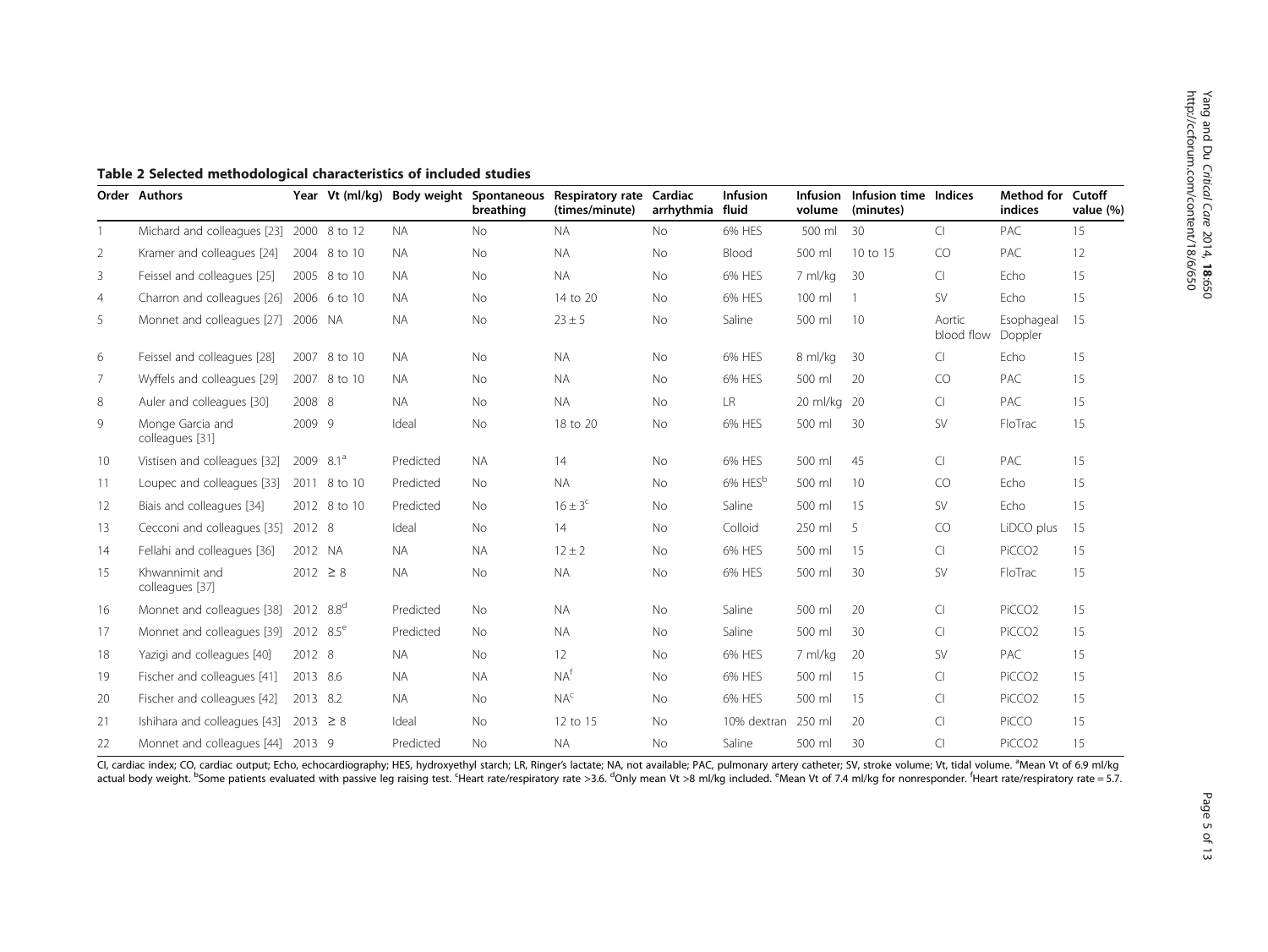<span id="page-5-0"></span>Table 3 Diagnostic performance of pulse pressure variation from included studies

| Order          | <b>Authors</b>                   | Year | Threshold <sup>a</sup> (%) | tp | fp             | fn             | tn | Sens. (%) | Spec. (%) | Method used to measure PPV                       |
|----------------|----------------------------------|------|----------------------------|----|----------------|----------------|----|-----------|-----------|--------------------------------------------------|
| 1              | Michard and colleagues [23]      | 2000 | 13                         | 15 | $\mathbf{1}$   |                | 23 | 94        | 96        | Waveform analysis with<br>computer software      |
| 2              | Kramer and colleagues [24]       | 2004 | 11                         | 6  | $\mathbf{1}$   | $\mathbf{0}$   | 14 | 100       | 93        | Waveform analysis with<br>computer software      |
| 3              | Feissel and colleagues [25]      | 2005 | 17                         | 11 | $\overline{0}$ | $\overline{2}$ | 9  | 85        | 100       | Waveform analysis with<br>computer software      |
| $\overline{4}$ | Charron and colleagues [26]      | 2006 | 10                         | 8  | $\overline{2}$ | 1              | 10 | 89        | 83        | Waveform analysis with<br>computer software      |
| 5              | Monnet and colleagues [27]       | 2006 | 12                         | 14 | $\mathbf{1}$   | $\overline{2}$ | 13 | 88        | 93        | Waveform analysis with<br>computer software      |
| 6              | Feissel and colleagues [28]      | 2007 | 12                         | 18 | $\overline{1}$ | $\mathbf{0}$   | 9  | 100       | 94        | Waveform analysis with<br>computer software      |
| 7              | Wyffels and colleagues [29]      | 2007 | 11.3                       | 19 | $\mathbf{1}$   | $\mathbf{1}$   | 11 | 95        | 92        | Analysis of printout curves                      |
| 8              | Auler and colleagues [30]        | 2008 | 12                         | 38 | $\mathbf{1}$   | 1              | 19 | 97        | 95        | Waveform analysis with<br>computer software      |
| 9              | Monge Garcia and colleagues [31] | 2009 | 10                         | 18 | $\mathbf{1}$   | 1              | 18 | 95        | 95        | Waveform analysis with<br>computer software      |
| 10             | Vistisen and colleagues [32]     | 2009 | 6.5                        | 16 | $\overline{1}$ | $\mathbf{1}$   | 5  | 94        | 83        | Waveform analysis with<br>computer software      |
| 11             | Loupec and colleagues [33]       | 2011 | 13                         | 19 | $\overline{2}$ | $\overline{2}$ | 17 | 90        | 89        | Waveform analysis with<br>computer software      |
| 12             | Biais and colleagues [34]        | 2012 | 10                         | 17 | $\overline{2}$ | $\overline{2}$ | 14 | 89        | 88        | Waveform analysis with<br>computer software      |
| 13             | Cecconi and colleagues [35]      | 2012 | 13                         | 10 | 5              | $\overline{2}$ | 14 | 83        | 74        | Waveform analysis with LiDCO                     |
| 14             | Fellahi and colleagues [36]      | 2012 | 10                         | 17 | $\mathbf{1}$   | 4              | 3  | 81        | 75        | Waveform analysis with PiCCO                     |
| 15             | Khwannimit and colleagues [37]   | 2012 | 12                         | 20 | 3              | 4              | 15 | 83        | 83        | Direct analysis of monitored<br>arterial tracing |
| 16             | Monnet and colleagues [38]       | 2012 | 12                         | 13 | $\mathbf{0}$   | 2              | 11 | 85        | 100       | Waveform analysis with PiCCO                     |
| 17             | Monnet and colleagues [39]       | 2012 | 10                         | 15 | 2              | 2              | 20 | 88        | 91        | Waveform analysis with PiCCO                     |
| 18             | Yazigi and colleagues [40]       | 2012 | 11.5                       | 33 | 5              | 8              | 14 | 80        | 74        | Direct analysis of monitored<br>arterial tracing |
| 19             | Fischer and colleagues [41]      | 2013 | 16                         | 12 | $\mathbf 0$    | 15             | 10 | 44        | 100       | Waveform analysis with PiCCO                     |
| 20             | Fischer and colleagues [42]      | 2013 | 14                         | 36 | 5              | 21             | 18 | 64        | 78        | Waveform analysis with PiCCO                     |
| 21             | Ishihara and colleagues [43]     | 2013 | 8.5                        | 11 | 6              | 12             | 14 | 50        | 71        | Waveform analysis with PiCCO                     |
| 22             | Monnet and colleagues [44]       | 2013 | 15                         | 14 | $\overline{1}$ | 1              | 19 | 93        | 95        | Waveform analysis with PiCCO                     |

fn, false negative; fp, false positive; PPV, pulse pressure variation; sens., sensitivity; spec., specificity; tn, true negative; tp, true positive. <sup>a</sup>Threshold used in studies to achieve corresponding sensitivity and specificity.

with tidal volume >8 ml/kg is an accurate predictor of fluid responsiveness in critically ill patients, with sensitivity of 0.88 (95% CI = 0.81 to 0.92), specificity of 0.89 (95%)  $CI = 0.84$  to 0.92), and SROC AUC of 0.94 (95%  $CI = 0.91$ to 0.95).

In a meta-analysis of the literature to determine the ability of PPV, systolic pressure variation, and SVV to predict fluid responsiveness, Marik and colleagues included 29 studies enrolling a total of 685 patients and reported the pooled ROC AUC for PPV as 0.94 (95% CI = 0.93 to 0.95) [[11\]](#page-10-0), which is in accordance with our findings. Very recently, Hong and colleagues published another metaanalysis involving 865 mechanically ventilated patients from 19 studies, to evaluate the value of both SVV and PPV in predicting fluid responsiveness [\[45\]](#page-11-0). These authors reported a significantly lower pooled ROC AUC for PPV  $(0.88, 95\% \text{ CI} = 0.84 \text{ to } 0.92)$ . However, there are several major differences between these two meta-analyses and our study. First, most of the included studies in the above two meta-analyses (12 out of 18 studies [[11](#page-10-0)] and 12 out of 19 studies [[45](#page-11-0)], respectively) were conducted in perioperative settings (that is, before or after induction of anesthesia) or during surgery. In contrast, we limited our metaanalysis to those studies in critically ill patients in the ICU. Perioperative patients differ from critically ill patients in the ICU with regards to age, comorbidities, severity of illness, complications, and clinical outcome. Moreover, the predictive ability of PPV might be compromised in open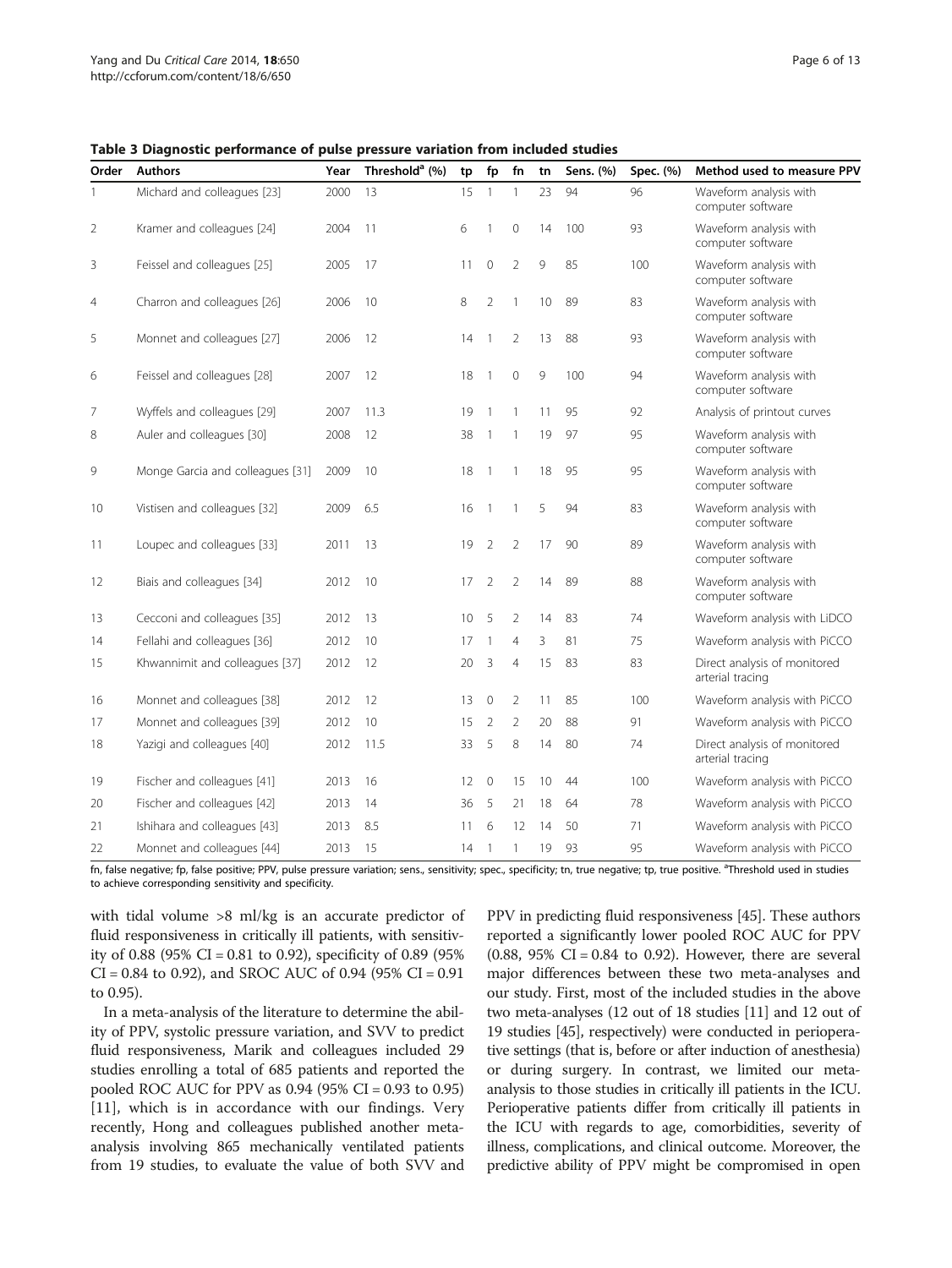<span id="page-6-0"></span>

chest conditions, due to inaccurate reflection of phasic changes in preload (and hence stroke volume), increased aortic impedance (and subsequent changes in the relationship between stroke volume and pulse pressure), as well as less pronounced cyclic changes in intrathoracic pressure [[41,46\]](#page-11-0). Second, we adopted very strict inclusion and exclusion criteria in our meta-analysis. We excluded studies with a tidal volume  $\langle 8 \text{ ml/kg}$ . But one study [\[47\]](#page-11-0) from Marik and colleagues' review and one study [[48](#page-11-0)] from Hong and colleagues' review included tidal volume <7 ml/ kg. We excluded two studies [\[49,50](#page-11-0)] included by Marik and colleagues because they reported PPV in fewer than 10 patients so that the  $2 \times 2$  contingency table could not be generated. In addition, two studies with contradicting information without clarification from the authors were also excluded [\[51,52\]](#page-11-0). Third, Marik and colleagues did not find any heterogeneity using the Cochran Q statistic. Despite the fact that two parameters were meta-analyzed with only one Cochran's Q statistic reported, Hong and colleagues considered between-study heterogeneity low enough to consider the study population as statistically homogeneous for applying appropriate AUC statistics. We reported borderline heterogeneity in our studies. Possible reasons might include the different studies involved in the meta-analysis (as mentioned above) as well as different statistical models used. We found that the heterogeneity observed in our meta-analysis could be fully explained by the threshold effect, which had not been investigated in the previous meta-analyses. The threshold effect is one of main causes of heterogeneity in test accuracy studies. It arises owing to different thresholds or cutoff values used in different studies to determine a positive (or negative) test result. The median threshold level for PPV to predict fluid responsiveness in our meta-analysis was 12% (interquartile range 10 to 13%) with a sensitivity of 0.88 and a specificity of 0.89. The bottom line is that we believe it would be reasonable to postulate that PPV >13% implied fluid responsiveness, while PPV <10% indicated fluid unresponsiveness.

To explore other potential sources of heterogeneity, we focused on the studies with the lowest sensitivity value and Youden index (sensitivity + specificity −1) (Figure [3](#page-7-0)). These were also three of the four studies identified using a Galbraith plot (Figure [4](#page-7-0)). Two of the studies were carried out similarly by the same first author [\[41,42\]](#page-11-0). In the study with larger sample size, Fischer and colleagues found that one-third of the patients had right ventricular dysfunction and 34% of ICU patients with PPV >12% were fluid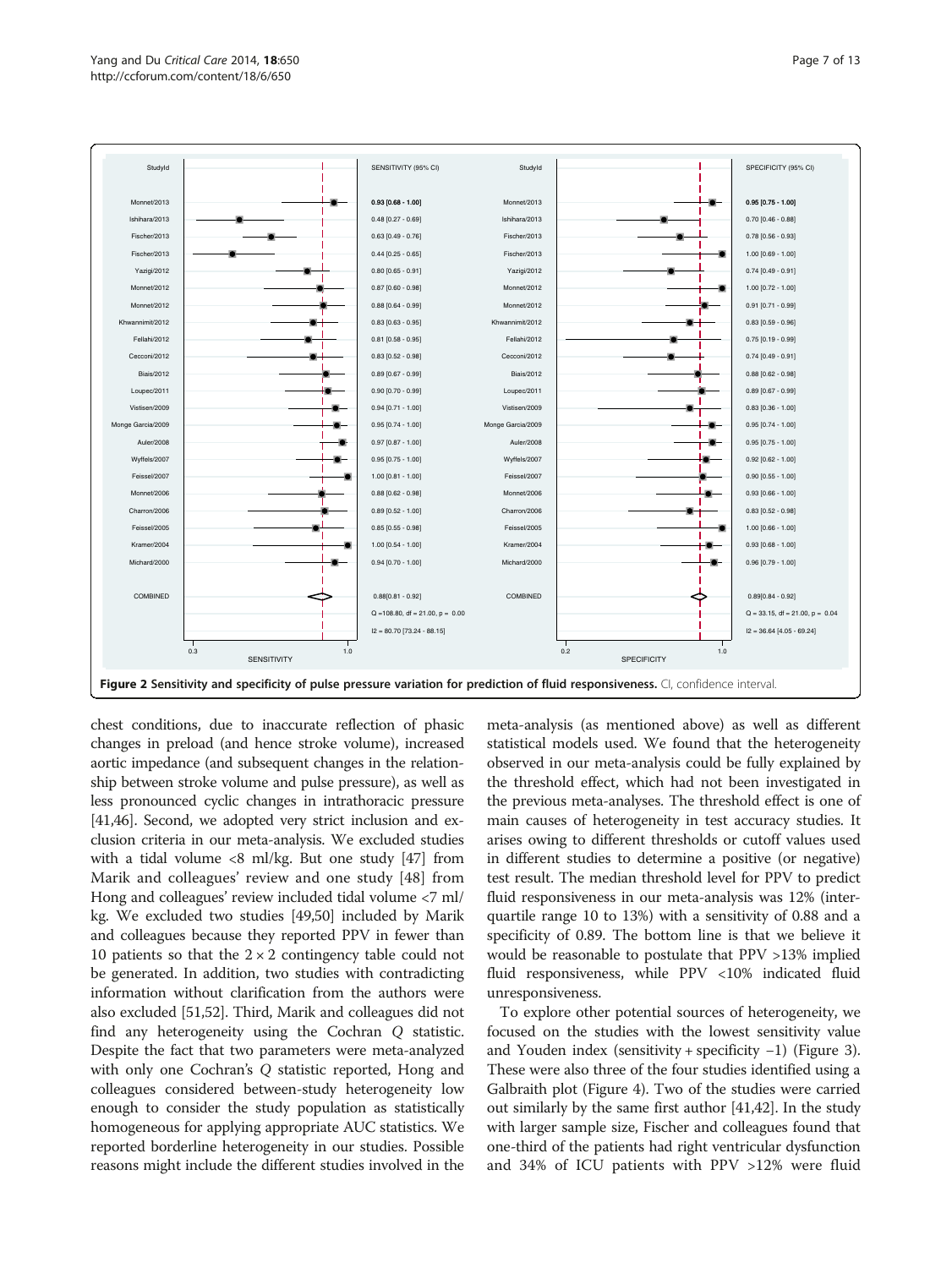<span id="page-7-0"></span>

receiver operating characteristic.

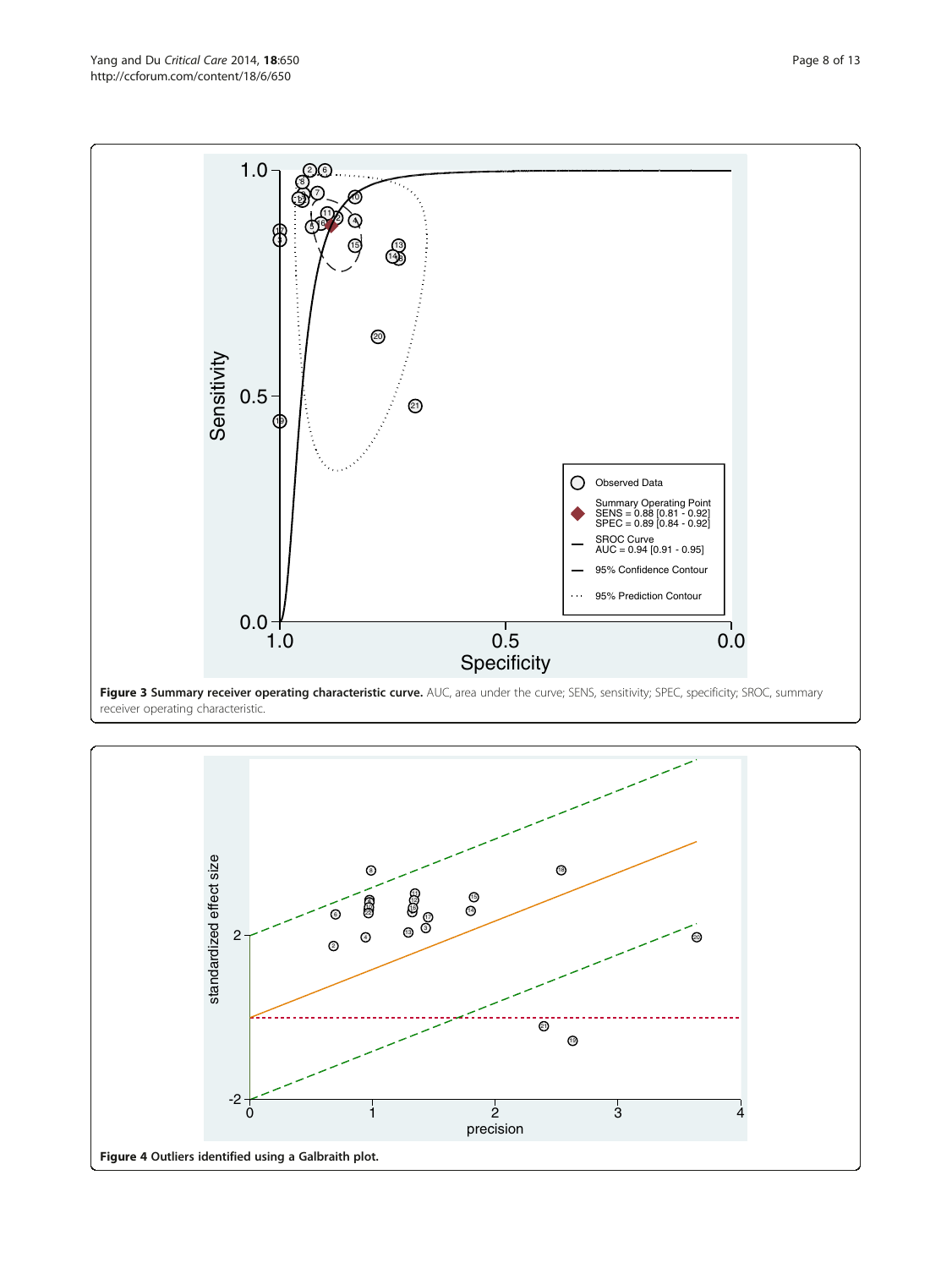<span id="page-8-0"></span>

unresponsive [\[42\]](#page-11-0). Wyler von Ballmoos and colleagues supported that right ventricular dysfunction led to poor response to fluids in patients with increased pulmonary artery pressure [\[53](#page-11-0)]. Similar to Fischer and colleagues' study, Biais and colleagues evaluated right ventricular function using echocardiography and excluded patients with right ventricular dysfunction from their study [\[34](#page-11-0)]. Ishihara and colleagues examined the predictive value of PPV in patients after open-chest abdominothoracic esophagectomy with extensive resection of lymph nodes [[43](#page-11-0)]. They postulated that extensive alteration of thoracic structure might change the cyclic variation of intrathoracic pressure, leading to a modified heart–lung interaction. Postoperative left pleural effusion was common in their patients. Right ventricular dysfunction and extensive alteration of thoracic structure will limit the use of PPV to predict fluid responsiveness.

In the OPTIMISE study, patients in the cardiac output-guided hemodynamic therapy algorithm group were given fluid challenges to reach maximal stroke volume, but no difference of a composite outcome of complications or 30-day mortality was found between the trial group and the usual care group in patients undergoing major gastrointestinal surgery [\[6](#page-10-0)]. The POE-MAS Study found similar results [\[54\]](#page-11-0). However, fluid responsiveness does not necessarily mean that the patients require fluid resuscitation, as long as there are no signs of tissue hypoperfusion [\[55\]](#page-12-0). The cardiac functions of critically ill patients and their disease status are dynamic,

while the adequacy of tissue perfusion should be the focus [\[56](#page-12-0)].

Our study is subject to some limitations. First, sample sizes of the included studies were small. However, even under this condition a meta-analysis still provides valuable information on the diagnostic accuracy until proven otherwise by larger or better-conducted studies [\[57](#page-12-0)]. Second, different instruments (pulmonary artery catheter, echocardiography, PiCCO, and so forth) and indices (cardiac output/index, stroke volume, and so forth) were used to evaluate fluid responsiveness, and different methods were used to measure PPV. Nonetheless, this reflects the real situation in a contemporary ICU. It is also convenient to evaluate PPV by directly analyzing monitored arterial tracing or printout curves [\[29,37,40](#page-11-0)], which means PPV can be evaluated repeatedly and regularly, and with computer software and waveform analysis can be monitored continuously. This is attractive to intensivists who have to titrate fluid resuscitation in mechanically ventilated patients almost every day. Nevertheless, it is important that elimination or minimization of fluid responsiveness, including PPV, should never be the only goal of fluid therapy. Third, we excluded studies in which patients were ventilated using low tidal volumes, which is the commonly accepted ventilation strategy in patients with acute respiratory distress syndrome. Because most studies showed that although better than conventional static parameters, PPV had limited value in predicting fluid responsiveness in these patients [[52](#page-11-0)[,58](#page-12-0)-[64](#page-12-0)]. This was probably because,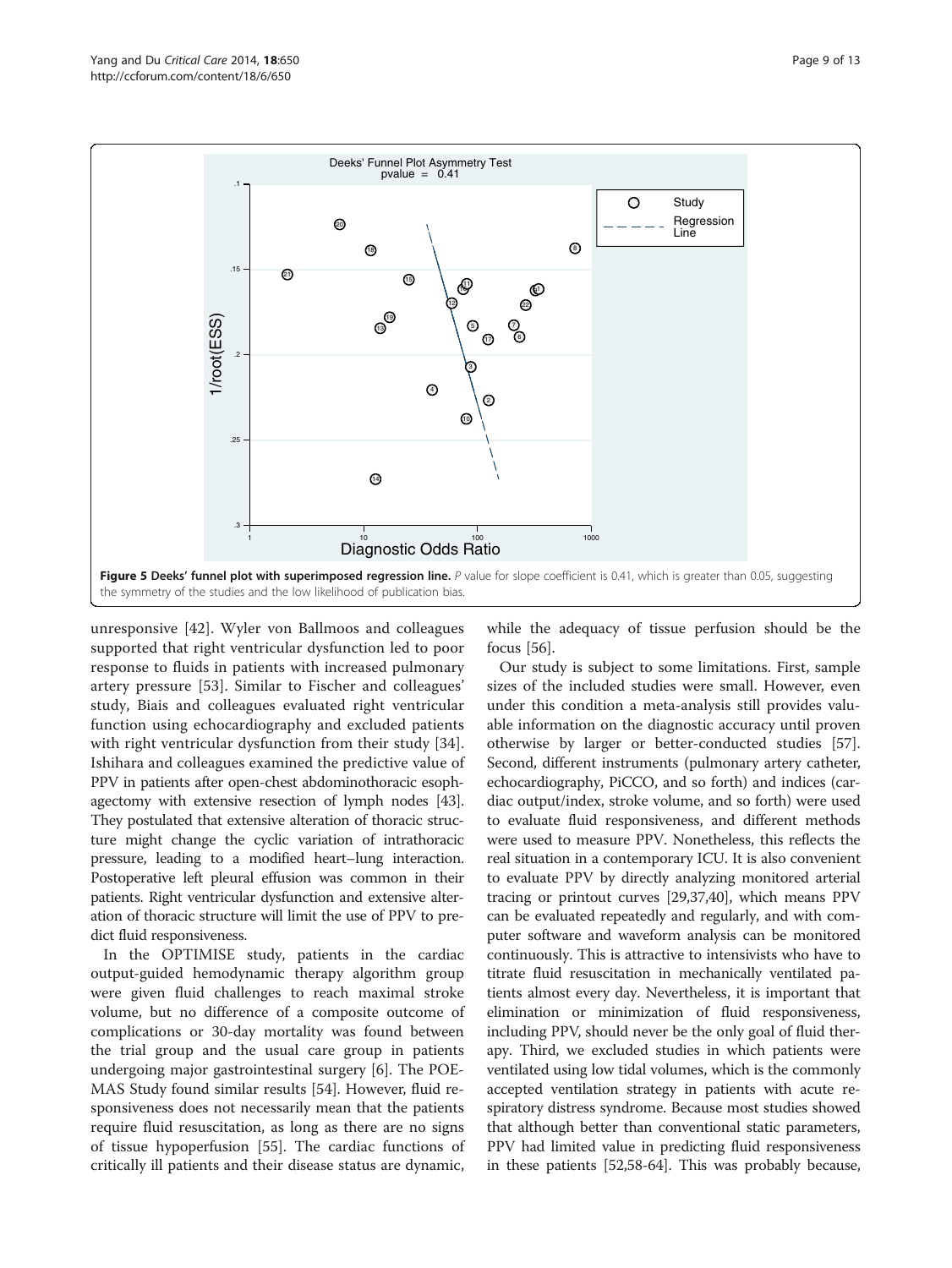<span id="page-9-0"></span>

with low tidal volume ventilation, the cyclic changes in intrathoracic pressures were not significant enough to induce preload variations [[58](#page-12-0)]. Huang and colleagues and Freitas and colleagues, however, found that PPV accurately predicted fluid responsiveness in patients ventilated with a tidal volume of 6 ml/kg [[65,66](#page-12-0)]. They attributed

the discrepancy to higher positive end-expiratory pressure levels, which enhanced the cyclic changes in pleural pressures. More trials concerning the effect of positive end-expiratory pressure on PPV are needed in the future. Before more data are presented, a temporary change of ventilator parameters maybe used to evaluate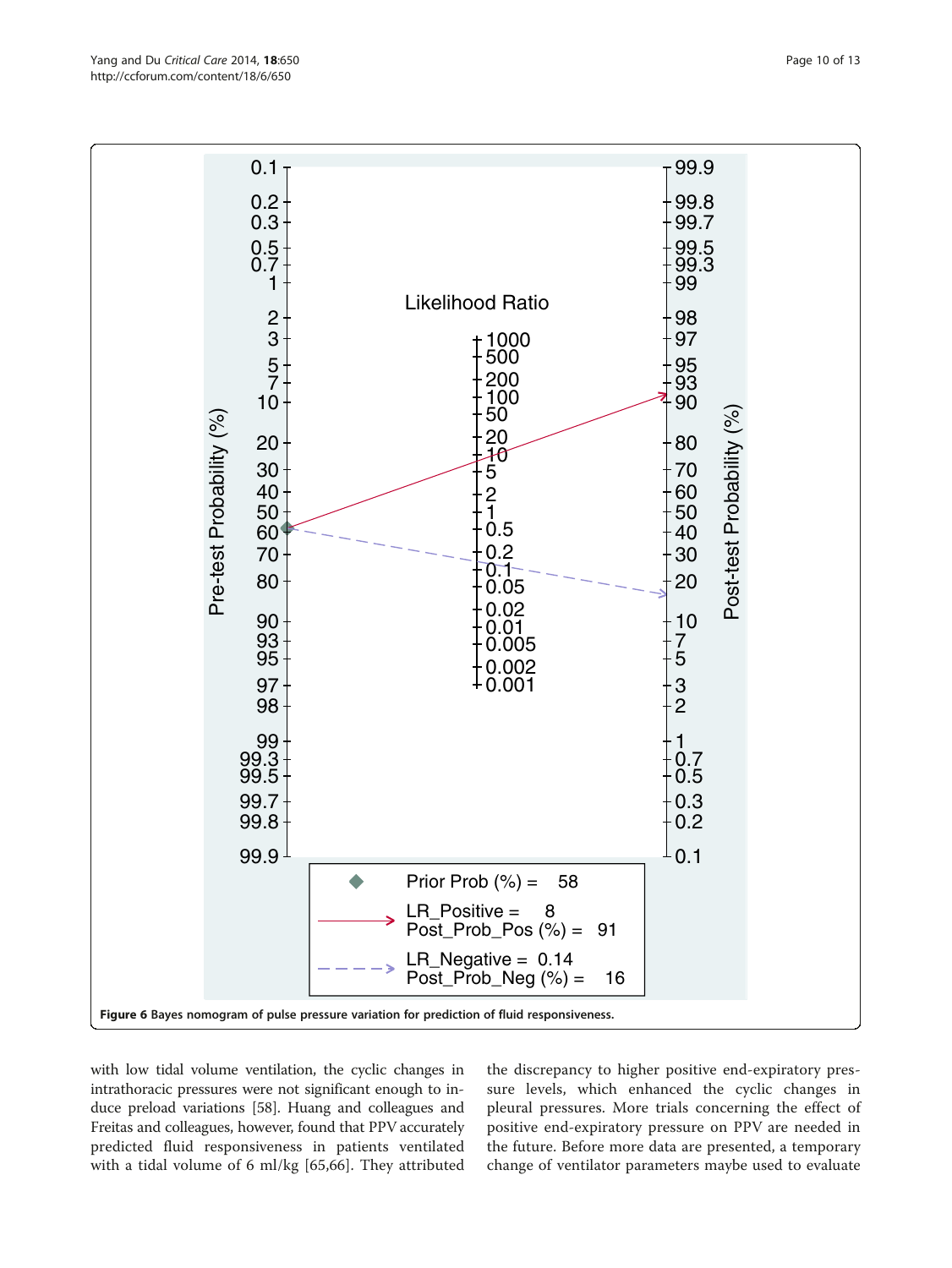<span id="page-10-0"></span>PPV at a larger tidal volume, as demonstrated by Freitas and colleagues [\[66](#page-12-0)]. Fourth, more than one-half of the included studies used HES. Nowadays, however, fewer patients receive HES with consideration of its detrimental effect on the kidney, as in the OPTIMISE study [6]. However, we performed a subgroup analysis and found that the SROC AUC of PPV was  $0.92$  (95% CI = 0.89 to 0.94) for studies using HES and 0.96 (95% CI = 0.94 to 0.98) for studies using saline, suggesting that the choice of fluid does not influence the predictive value of PPV. Fifth, ICU patients are often with conditions precluding the use of PPV. In their 1-day prospective observational study, Mahjoub and colleagues found that only 15 out of 79 (19%) patients used PPV to measure fluid responsiveness [[67](#page-12-0)]. However, as advocated by Teboul and Monnet, other fluid responsiveness tests, such as passive leg raising test or end-expiratory occlusion test, could be used when PPV was not available [\[68\]](#page-12-0). Measurement of SVV is also influenced, as that of PPV, by the presence of cardiac arrhythmia or spontaneous breathing, as well as low tidal volume ventilation, while it requires much more complicated devices than PPV. Two meta-analyses suggested that both SVV and PPV are accurate predictors of fluid responsiveness in hemodynamically unstable patients under controlled mechanical ventilation [11[,45\]](#page-11-0). With studies reporting both PPV and SVV included in our metaanalysis, we found similar results. Sixth, only Biais and colleagues and Fischer and colleagues evaluated right ventricular function using echocardiography, and only Biais and colleagues excluded patients with right ventricular dysfunction from their study [[34,42\]](#page-11-0).

# **Conclusions**

PPV is an accurate predictor of fluid responsiveness in critically ill patients passively ventilated with tidal volume >8 ml/kg and without cardiac arrhythmia.

# Key messages

- A significant threshold effect existed while using PPV to determine a responder (or nonresponder) to volume expansion.
- PPV is an accurate predictor of fluid responsiveness in critically ill patients ventilated with relative large tidal volume and without spontaneous breathing and cardiac arrhythmia.

# Additional files

[Additional file 1: Table S1.](http://ccforum.com/content/supplementary/s13054-014-0650-6-s1.doc) Presenting a summary of QUADAS-2 quality assessment. We tailored QUADAS-2 to our review by omitting the second signalling question in domain 2′: If a threshold was used, was it pre-specified?'. Reasons for classifying high risk or unclear risk of bias are provided in footnotes for each study.

[Additional file 2: Table S2.](http://ccforum.com/content/supplementary/s13054-014-0650-6-s2.doc) Presenting the diagnostic performance of PPV and SVV from included studies reporting both parameters.

#### Abbreviations

AUC: area under the curve; CI: confidence interval; HES: hydroxyethyl starch; PPV: pulse pressure variation; QUADAS: Quality Assessment of Diagnostic Accuracy included in Systematic Reviews; SROC: summary receiver operating characteristic; SVV: stroke volume variation.

#### Competing interests

The authors declare that they have no competing interests.

#### Authors' contributions

XY planned, performed the literature review and meta-analysis, and wrote the manuscript. BD planned, performed the literature review and meta-analysis, and wrote the manuscript. Both authors read and approved the final manuscript.

#### Received: 29 June 2014 Accepted: 6 November 2014 Published online: 27 November 2014

#### References

- 1. Marik PE, Monnet X, Teboul JL: Hemodynamic parameters to guide fluid therapy. Ann Intensive Care 2011, 1:1.
- 2. Sakr Y, Vincent JL, Reinhart K, Groeneveld J, Michalopoulos A, Sprung CL, Artigas A, Ranieri VM, Sepsis Occurence in Acutely Ill Patients Investigators: High tidal volume and positive fluid balance are associated with worse outcome in acute lung injury. Chest 2005, 128:3098–3108.
- 3. National Heart Lung, and Blood Institute Acute Respiratory Distress Syndrome (ARDS) Clinical Trials Network: Comparison of two fluidmanagement strategies in acute lung injury. N Engl J Med 2006, 354:2564–2575.
- 4. Murphy CV, Schramm GE, Doherty JA, Reichley RM, Gajic O, Afessa B, Micek ST, Kollef MH: The importance of fluid management in acute lung injury secondary to septic shock. Chest 2009, 136:102–109.
- 5. Rivers E, Nguyen B, Havstad S, Ressler J, Muzzin A, Knoblich B, Peterson E, Tomlanovich M: Early goal-directed therapy in the treatment of severe sepsis and septic shock. N Engl J Med 2001, 345:1368–1377.
- 6. Pearse RM, Harrison DA, MacDonald N, Gillies MA, Blunt M, Ackland G, Grocott MP, Ahern A, Griggs K, Scott R, Hinds C, Rowan K, Group OS: Effect of a perioperative, cardiac output-guided hemodynamic therapy algorithm on outcomes following major gastrointestinal surgery: a randomized clinical trial and systematic review. JAMA 2014, 311:2181–2190.
- 7. Michard F, Teboul JL: Predicting fluid responsiveness in ICU patients: a critical analysis of the evidence. Chest 2002, 121:2000–2008.
- 8. Vincent JL, Weil MH: Fluid challenge revisited. Crit Care Med 2006, 34:1333–1337.
- 9. Marik PE: Techniques for assessment of intravascular volume in critically ill patients. J Intensive Care Med 2009, 24:329-337.
- 10. Umbrello M, Formenti P, Galimberti A, Curti M, Zaniboni M, Iapichino G: On-line measurement of systolic pressure variation and pulse pressure variation on a multiparametric monitor. Intensive Care Med 2008, 34:386–387.
- 11. Marik PE, Cavallazzi R, Vasu T, Hirani A: Dynamic changes in arterial waveform derived variables and fluid responsiveness in mechanically ventilated patients: a systematic review of the literature. Crit Care Med 2009, 37:2642–2647.
- 12. EMBASE [\[http://www.embase.com/](http://www.embase.com/)]
- 13. Whiting PF, Rutjes AW, Westwood ME, Mallett S, Deeks JJ, Reitsma JB, Leeflang MM, Sterne JA, Bossuyt PM, QUADAS-2 Group: QUADAS-2: a revised tool for the quality assessment of diagnostic accuracy studies. Ann Intern Med 2011, 155:529-536.
- 14. Whiting P, Rutjes AW, Reitsma JB, Bossuyt PM, Kleijnen J: The development of QUADAS: a tool for the quality assessment of studies of diagnostic accuracy included in systematic reviews. BMC Med Res Methodol 2003, 3:25–28.
- 15. Whiting P, Harbord R, Kleijnen J: No role for quality scores in systematic reviews of diagnostic accuracy studies. BMC Med Res Methodol 2005, 5:19.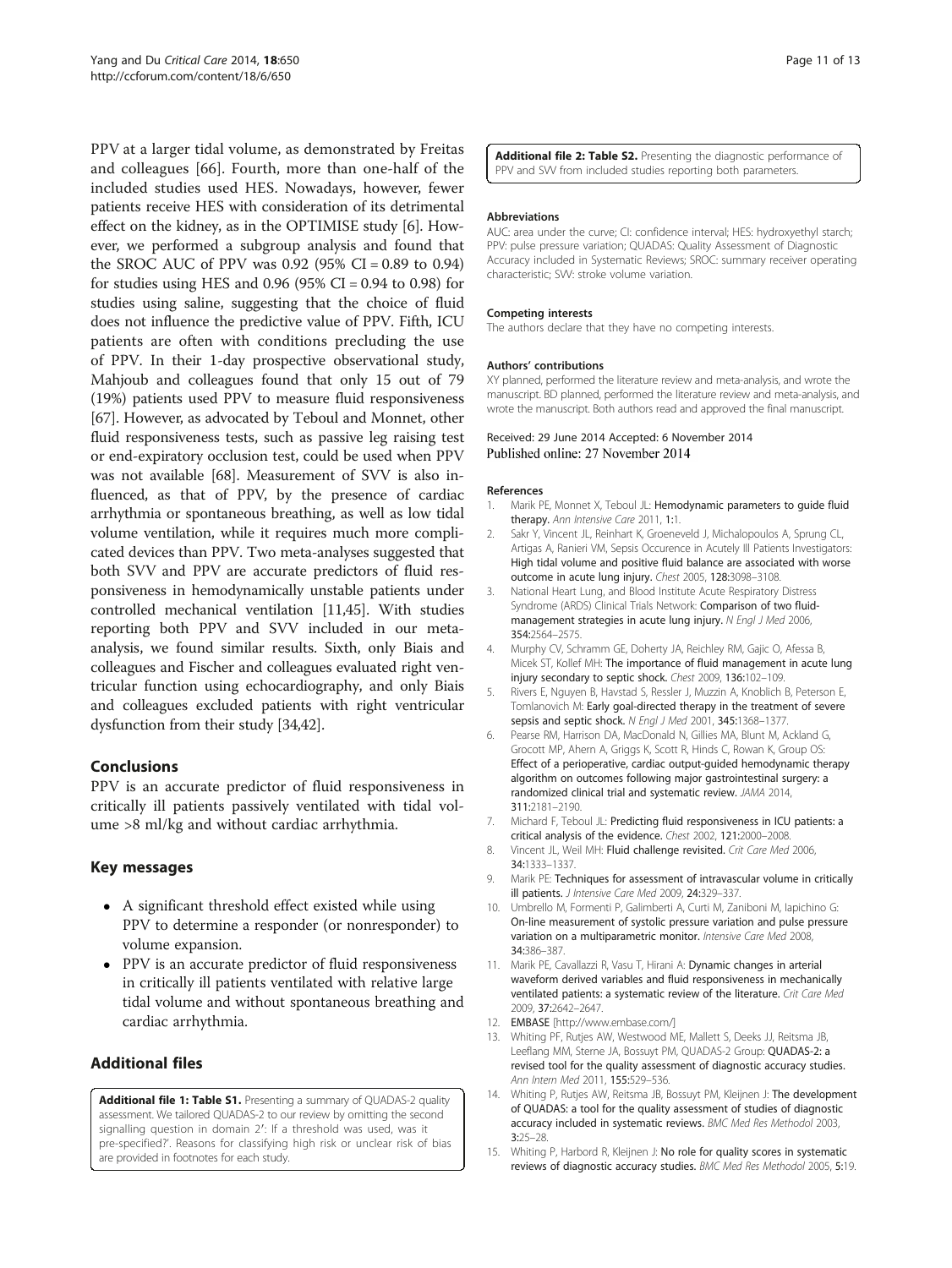- <span id="page-11-0"></span>16. Riley RD, Abrams KR, Lambert PC, Sutton AJ, Thompson JR: An evaluation of bivariate random-effects meta-analysis for the joint synthesis of two correlated outcomes. Stat Med 2007, 26:78–97.
- 17. Riley RD, Abrams KR, Sutton AJ, Lambert PC, Thompson JR: Bivariate random-effects meta-analysis and the estimation of between-study correlation. BMC Med Res Methodol 2007, 7:3.
- 18. Riley RD, Thompson JR, Abrams KR: An alternative model for bivariate random-effects meta-analysis when the within-study correlations are unknown. Biostatistics 2008, 9:172–186.
- 19. Dahabreh IJ, Trikalinos TA, Lau J, Schmid C: An Empirical Assessment of Bivariate Methods for Meta-analysis of Test Accuracy. Rockville, MD: Agency for Healthcare Research and Quality (US); 2012. [[http://www.ncbi.nlm.nih.](http://www.ncbi.nlm.nih.gov/books/NBK115736/) [gov/books/NBK115736/\]](http://www.ncbi.nlm.nih.gov/books/NBK115736/)
- 20. Higgins JP, Thompson SG, Deeks JJ, Altman DG: Measuring inconsistency in meta-analysis. BMJ 2003, 327:557–560.
- 21. Moses LE, Shapiro D, Littenberg B: Combining independent studies of a diagnostic test into a summary ROC curve: data-analytic approaches and some additional considerations. Stat Med 1993, 12:1293–1316.
- 22. Deeks JJ, Macaskill P, Irwig L: The performance of tests of publication bias and other sample size effects in systematic reviews of diagnostic test accuracy was assessed. J Clin Epidemiol 2005, 58:882-893.
- 23. Michard F, Boussat S, Chemla D, Anguel N, Mercat A, Lecarpentier Y, Richard C, Pinsky MR, Teboul JL: Relation between respiratory changes in arterial pulse pressure and fluid responsiveness in septic patients with acute circulatory failure. Am J Respir Crit Care Med 2000, 162:134–138.
- 24. Kramer A, Zygun D, Hawes H, Easton P, Ferland A: Pulse pressure variation predicts fluid responsiveness following coronary artery bypass surgery. Chest 2004, 126:1563–1568.
- 25. Feissel M, Badie J, Merlani PG, Faller JP, Bendjelid K: Pre-ejection period variations predict the fluid responsiveness of septic ventilated patients. Crit Care Med 2005, 33:2534–2539.
- 26. Charron C, Fessenmeyer C, Cosson C, Mazoit JX, Hebert JL, Benhamou D, Edouard AR: The influence of tidal volume on the dynamic variables of fluid responsiveness in critically ill patients. Anesth Analg 2006, 102:1511–1517.
- 27. Monnet X, Rienzo M, Osman D, Anguel N, Richard C, Pinsky MR, Teboul JL: Passive leg raising predicts fluid responsiveness in the critically ill. Crit Care Med 2006, 34:1402–1407.
- 28. Feissel M, Teboul JL, Merlani P, Badie J, Faller JP, Bendjelid K: Plethysmographic dynamic indices predict fluid responsiveness in septic ventilated patients. Intensive Care Med 2007, 33:993–999.
- 29. Wyffels PAH, Durnez PJ, Helderweirt J, Stockman WM, De Kegel D: Ventilation-induced plethysmographic variations predict fluid responsiveness in ventilated postoperative cardiac surgery patients. Anesth Analg 2007, 105:448–452.
- 30. Auler JO Jr, Galas F, Hajjar L, Santos L, Carvalho T, Michard F: Online monitoring of pulse pressure variation to guide fluid therapy after cardiac surgery. Anesth Analg 2008, 106:1201-1206.
- 31. Monge Garcia MI, Gil Cano A, Diaz Monrové JC: Brachial artery peak velocity variation to predict fluid responsiveness in mechanically ventilated patients. Crit Care 2009, 13:R142.
- 32. Vistisen ST, Struijk JJ, Larsson A: Automated pre-ejection period variation indexed to tidal volume predicts fluid responsiveness after cardiac surgery. Acta Anaesthesiol Scand 2009, 53:534-542.
- 33. Loupec T, Nanadoumgar H, Frasca D, Petitpas F, Laksiri L, Baudouin D, Debaene B, Dahyot-Fizelier C, Mimoz O: Pleth variability index predicts fluid responsiveness in critically ill patients. Crit Care Med 2011, 39:294–299.
- 34. Biais M, Cottenceau V, Stecken L, Jean M, Ottolenghi L, Roullet S, Quinart A, Sztark F: Evaluation of stroke volume variations obtained with the pressure recording analytic method. Crit Care Med 2012, 40:1186–1191.
- 35. Cecconi M, Monti G, Hamilton MA, Puntis M, Dawson D, Tuccillo ML, Della Rocca G, Grounds RM, Rhodes A: Efficacy of functional hemodynamic parameters in predicting fluid responsiveness with pulse power analysis in surgical patients. Minerva Anestesiol 2012, 78:527–533.
- 36. Fellahi JL, Fischer MO, Rebet O, Massetti M, Gérard JL, Hanouz JL: A comparison of endotracheal bioimpedance cardiography and transpulmonary thermodilution in cardiac surgery patients. J Cardiothorac Vasc Anesth 2012, 26:217–222.
- 37. Khwannimit B, Bhurayanontachai R: Prediction of fluid responsiveness in septic shock patients: comparing stroke volume variation by FloTrac/
- 38. Monnet X, Bleibtreu A, Ferre A, Dres M, Gharbi R, Richard C, Teboul JL: Passive leg-raising and end-expiratory occlusion tests perform better than pulse pressure variation in patients with low respiratory system compliance. Crit Care Med 2012, 40:152-157.
- 39. Monnet X, Dres M, Ferre A, Le Teuff G, Jozwiak M, Bleibtreu A, Le Deley MC, Chemla D, Richard C, Teboul JL: Prediction of fluid responsiveness by a continuous non-invasive assessment of arterial pressure in critically ill patients: comparison with four other dynamic indices. Br J Anaesth 2012, 109:330–338.
- 40. Yazigi A, Khoury E, Hlais S, Madi-Jebara S, Haddad F, Hayek G, Jabbour K: Pulse pressure variation predicts fluid responsiveness in elderly patients after coronary artery bypass graft surgery. J Cardiothorac Vasc Anesth 2012, 26:387–390.
- 41. Fischer MO, Coucoravas J, Truong J, Zhu L, Gérard JL, Hanouz JL, Fellahi JL: Assessment of changes in cardiac index and fluid responsiveness: a comparison of Nexfin and transpulmonary thermodilution. Acta Anaesthesiol Scand 2013, 57:704–712.
- 42. Fischer MO, Pelissier A, Bohadana D, Gérard JL, Hanouz JL, Fellahi JL: Prediction of responsiveness to an intravenous fluid challenge in patients after cardiac surgery with cardiopulmonary bypass: a comparison between arterial pulse pressure variation and digital plethysmographic variability index. J Cardiothorac Vasc Anesth 2013, 27:1087–1093.
- 43. Ishihara H, Hashiba E, Okawa H, Saito J, Kasai T, Tsubo T: Neither dynamic, static, nor volumetric variables can accurately predict fluid responsiveness early after abdominothoracic esophagectomy. Perioper Med (Lond) 2013, 2:3.
- 44. Monnet X, Guérin L, Jozwiak M, Bataille A, Julien F, Richard C, Teboul JL: Pleth variability index in a weak predictor of fluid responsiveness in patients receiving norepinephrine. Br J Anaesth 2013, 110:207–213.
- 45. Hong JQ, He HF, Chen ZY, Du ZS, Liu WF, Weng PQ, Huang HB: Comparison of stroke volume variation with pulse pressure variation as a diagnostic indicator of fluid responsiveness in mechanically ventilated critically ill patients. Saudi Med J 2014, 35:261–268.
- 46. Rex S, Schälte G, Schroth S, de Waal EE, Metzelder S, Overbeck Y, Rossaint R, Buhre W: Limitations of arterial pulse pressure variation and left ventricular stroke volume variation in estimating cardiac pre-load during open heart surgery. Acta Anaesthesiol Scand 2007, 51:1258–1267.
- 47. Wiesenack C, Fiegl C, Keyser A, Prasser C, Keyl C: Assessment of fluid responsiveness in mechanically ventilated cardiac surgical patients. Eur J Anaesthesiol 2005, 22:658–665.
- 48. Nordstrom J, Hallsjo-Sander C, Shore R, Bjorne H: Stroke volume optimization in elective bowel surgery: a comparison between pulse power wave analysis (LiDCOrapid) and oesophageal Doppler (CardioQ). Br J Anaesth 2013, 110:374–380.
- 49. Michard F, Chemla D, Richard C, Wysocki M, Pinsky MR, Lecarpentier Y, Teboul JL: Clinical use of respiratory changes in arterial pulse pressure to monitor the hemodynamic effects of PEEP. Am J Respir Crit Care Med 1999, 159:935–939.
- 50. Bendjelid K, Suter PM, Romand JA: The respiratory change in preejection period: a new method to predict fluid responsiveness. J Appl Physiol 2004, 96:37–342.
- 51. De Backer D, Heenen S, Piagnerelli M, Koch M, Vincent JL: Pulse pressure variations to predict fluid responsiveness: influence of tidal volume. Intensive Care Med 2005, 31:517–523.
- 52. Vallee F, Richard JCM, Mari A, Gallas T, Arsac E, Verlaan PS, Chousterman B, Samii K, Genestal M, Fourcade O: Pulse pressure variations adjusted by alveolar driving pressure to assess fluid responsiveness. Intensive Care Med 2009, 35:1004–1010.
- 53. Wyler von Ballmoos M, Takala J, Roeck M, Porta F, Tueller D, Ganter CC, Schroder R, Bracht H, Baenziger B, Jakob SM: Pulse-pressure variation and hemodynamic response in patients with elevated pulmonary artery pressure: a clinical study. Crit Care 2010, 14:R111.
- 54. Pestana D, Espinosa E, Eden A, Najera D, Collar L, Aldecoa C, Higuera E, Escribano S, Bystritski D, Pascual J, Fernandez-Garijo P, de Prada B, Muriel A, Pizov R: Perioperative goal-directed hemodynamic optimization using noninvasive cardiac output monitoring in major abdominal surgery: a prospective, randomized, multicenter, pragmatic trial: POEMAS Study